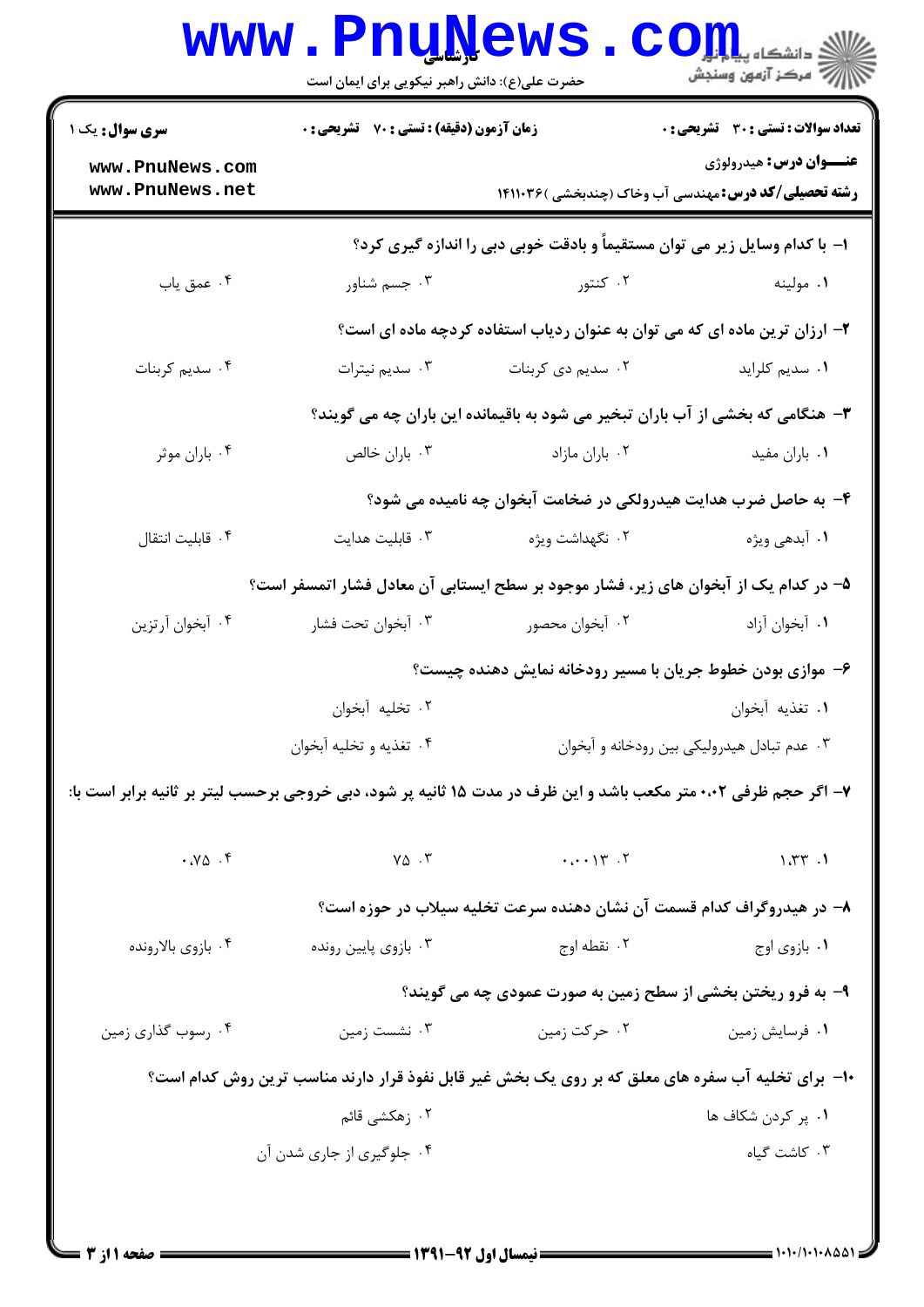| سری سوال: ۱ یک                                                                         | زمان آزمون (دقیقه) : تستی : 70 ٪ تشریحی : 0 |                                                                                                    | <b>تعداد سوالات : تستی : 30 - تشریحی : 0</b>                                                  |  |  |
|----------------------------------------------------------------------------------------|---------------------------------------------|----------------------------------------------------------------------------------------------------|-----------------------------------------------------------------------------------------------|--|--|
| www.PnuNews.com<br>www.PnuNews.net                                                     |                                             |                                                                                                    | <b>عنـــوان درس:</b> هیدرولوژی<br><b>رشته تحصیلی/کد درس:</b> مهندسی آب وخاک (چندبخشی )۱۴۱۱۰۳۶ |  |  |
| 1۱– از  نسبت دبی حداکثر به دبی حداقل کدام یک از خصوصیات چشمه های کارستی محاسبه می شود؟ |                                             |                                                                                                    |                                                                                               |  |  |
| ۰۴ ضریب آبدهی ویژه                                                                     | ۰۳ ضریب حداکثر آبدهی                        | ۰۲ ضریب غیر هم شکل                                                                                 | ٠١ ضريب حداقل آبدهي                                                                           |  |  |
|                                                                                        |                                             | ۱۲- کدام یک از گزینه های زیر اثر فشار منفذی بر سطح گسیختگی را نشان می دهد؟                         |                                                                                               |  |  |
|                                                                                        | ۰۲ کاهش مقاومت برشی مواد دامنه              | ٠١ افزايش مقاومت برشى مواد دامنه                                                                   |                                                                                               |  |  |
|                                                                                        | ۰۴ افزایش تنش عمودی مؤثر                    |                                                                                                    | ۰۳ کاهش تنش عمودی مؤثر                                                                        |  |  |
|                                                                                        |                                             | ۱۳- در کدام کارست ها، عوامل مؤثر بر توسعه آنها از سطح به عمق در جهت نیروی ثقل می باشد؟             |                                                                                               |  |  |
| ۰۴ کارست گرانشی                                                                        | ۰۳ کارست هیدروترمال                         | ۰۲ کارست ساحلی                                                                                     | ۰۱ کارست سولفوریک                                                                             |  |  |
|                                                                                        |                                             | ۱۴– مدل استانفورد بر اساس کدام معادله بنا نهاده شده است؟                                           |                                                                                               |  |  |
| ۰۴ معادله پیوستگی                                                                      | ۰۳ معادله لاپلاس                            | ۰۲ معادله برنولي                                                                                   | ٠١. معادله بيلان آب                                                                           |  |  |
|                                                                                        |                                             | ۱۵– کدام یک از گزینه های زیر به نظر دوج از اجزاء مختلف یک سیستم محسوب می شود؟                      |                                                                                               |  |  |
| ۰۴ قوانین شیمیایی                                                                      | ۰۳ قوانین فیزیکی                            | ۰۲ قوانین زیست محیطی                                                                               | ۰۱ قوانین زمین شناسی                                                                          |  |  |
|                                                                                        |                                             | ۱۶– دیواره سرریز که از روی آن آب عبور می کند چه نامیده می شود؟                                     |                                                                                               |  |  |
| ۰۴ تاج                                                                                 | ۰۳ ناپ                                      | ٠٢ آستانه                                                                                          | ٠١. پاشنه                                                                                     |  |  |
|                                                                                        |                                             | ۱۷- به مجموع نگهداشت ویژه و آبدهی ویژه چه گفته می شود؟                                             |                                                                                               |  |  |
| ۰۴ تخلخل کل                                                                            | ۰۳ تخلخل مؤثر                               | ۰۲ تخلخل ثانويه                                                                                    | ۰۱ تخلخل اوليه                                                                                |  |  |
|                                                                                        |                                             | ۱۸– اگر باران کمتر از تبخیر و تعرق پتانسیل باشد، میزان تبخیر و تعرق واقعی برابر با کدام گزینه است؟ |                                                                                               |  |  |
|                                                                                        | ۰۲ نگهداشت آب                               |                                                                                                    | ۰۱ تبخير و تعرق پتانسيل                                                                       |  |  |
|                                                                                        | ۰۴ باران                                    |                                                                                                    | ۰۳ آبدهی آب                                                                                   |  |  |
|                                                                                        |                                             | ۱۹- سازنده های حاوی آب که در آنها مقادیر قابل توجهی آب می تواند حرکت نماید چه نامیده می شود؟       |                                                                                               |  |  |
| ۰۴ لايه تحت فشار                                                                       | ۰۳ لایه کم تراوا                            | ۰۲ لايه نيم تراوا                                                                                  | ٠١. لايه أبدار                                                                                |  |  |
|                                                                                        |                                             | ۲۰- اگر نسبت مولی کلسیم به منیزیم بین ۵ تا ۸ باشد، جنس سنگ مخزن چیست؟                              |                                                                                               |  |  |
| ۰۴ سنگ آهک                                                                             | ۰۳ سنگ آهکی دولومیت                         | ۰۲ سنگ دولومیت آهکی                                                                                | ۰۱ سنگ دولومیت                                                                                |  |  |